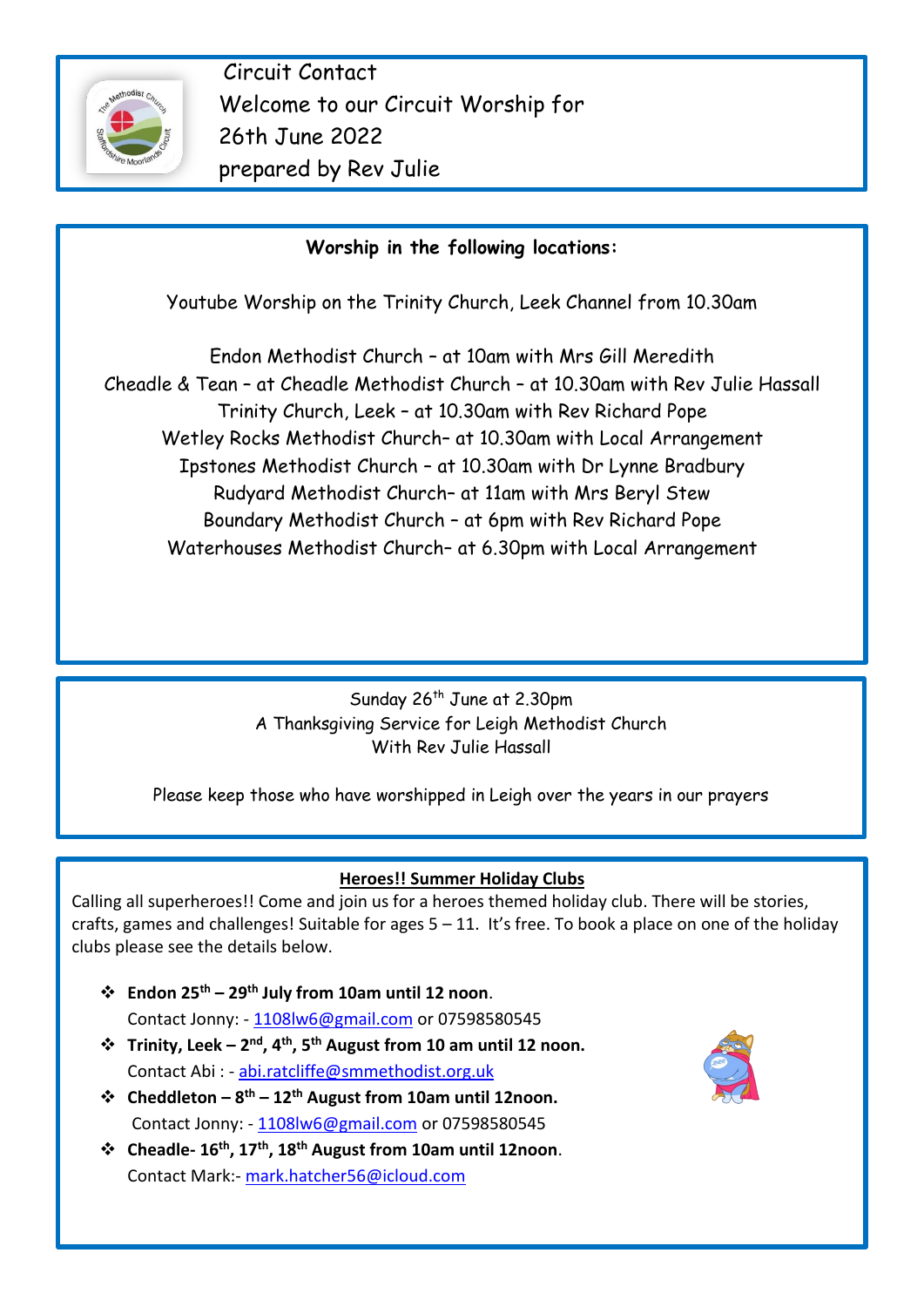

#### Call to Worship

Let us worship the Living God, whose image is all around us,

In the familiar, the astonishing, the unexpected, the shocking, the beautiful, and in the everyday things and people of our living.

Let us be open enough to notice the presence of love, the stirring of life, the birthing of hope – and let us give thanks!

### **Song –** [\(1\) Great is the Lord and most worthy of praise -](https://www.youtube.com/watch?v=O8NzE5wNqus) YouTube

#### Prayers of thanksgiving

In a few moments of quiet, offer your prayers to God in the knowledge that God hears whatever you bring. Allow times of silence and listen for God's word to you – a word of comfort or affirmation, of strengthening or of challenge.

Name before God the things for which you are thankful – the unexpected blessings of this week.

Remember the times when you have felt far from the presence of God, and the times when you have known with confidence the blessing of the Holy Spirit.

Recall before God the times in your life when you have known peace….and give thanks. The Lord hears our prayer;

#### **Thanks be to God! Amen.**

We pray together that God's goodness might be known the world over, in these words...

 Our Father, who art in heaven, hallowed be thy name; thy kingdom come; thy will be done; on earth as it is in heaven. Give us this day our daily bread. And forgive us our trespasses, as we forgive those who trespass against us. And lead us not into temptation; but deliver us from evil. For thine is the kingdom, the power, and the glory for ever and ever. Amen.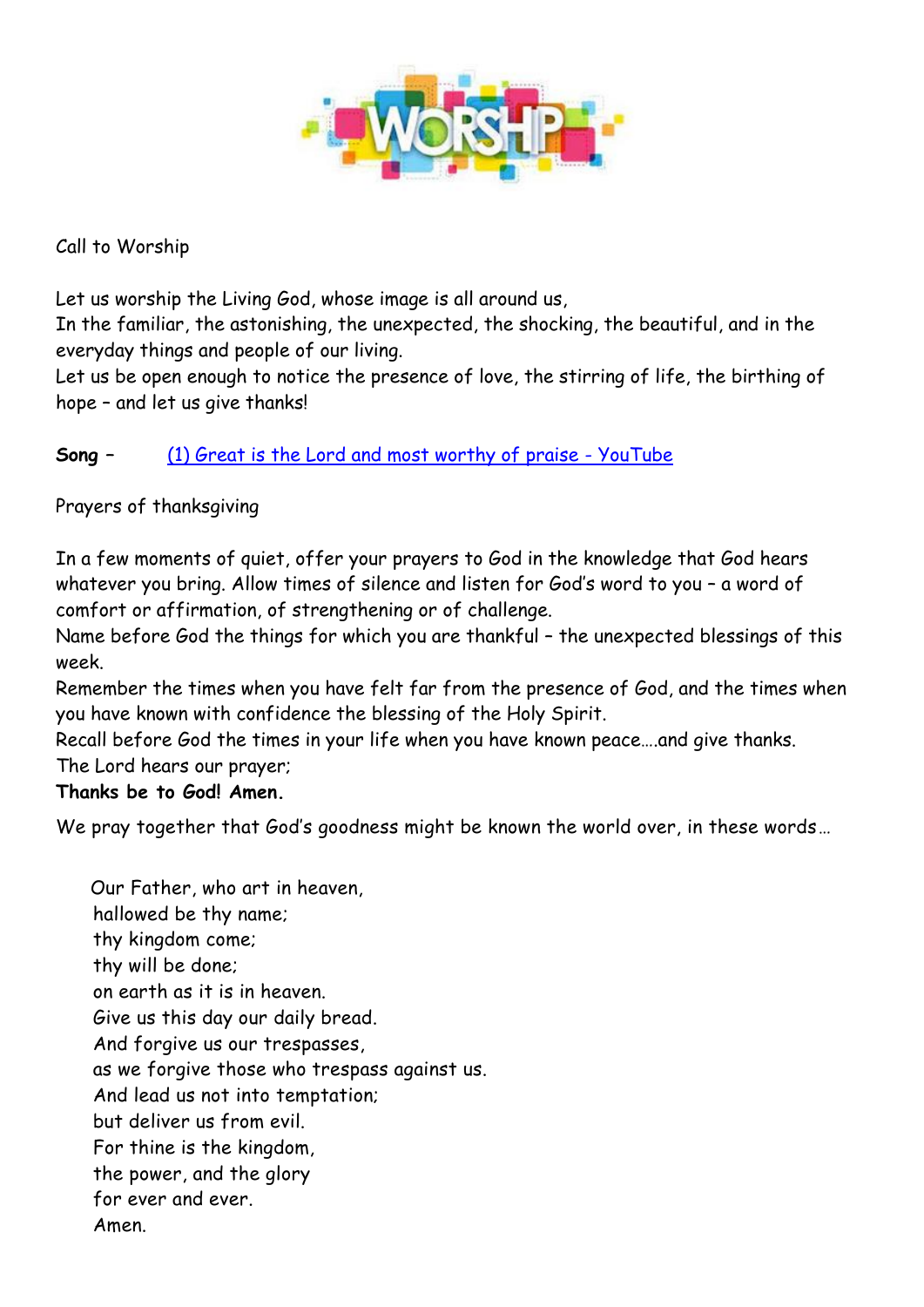**Reading –** Galatians 5 1, 13-25 [oremus Bible Browser : Galatians 5: 1, 13-25](https://bible.oremus.org/?ql=515820691)

- **Song -** [Put peace into each other's hands. Lyric video \(StF 712\) -](https://www.youtube.com/watch?v=5VI_sd5A-h8) YouTube
- **Reading –** Luke 9:51-62 NIV [Samaritan Opposition -](https://www.biblegateway.com/passage/?search=Luke%209:51-62&version=NIV) As the time Bible Gateway
- **Song -** [I Have Decided to Follow Jesus ~ Cedarmont Kids ~ lyric video -](https://www.youtube.com/watch?v=_L9h9UjIkMM) YouTube

# Reflection

I wonder if you are someone who likes lists? I love a good list – I have a friend who says that you should always have at least a couple of things on your 'to do' list that you have already

done, so that you can cross them off and take that feeling of satisfaction into the rest of the list!

Often my lists are very long! And I notice that no matter which particular list I am working with at any one time there are always things on there which I never seem to get round to – and which make it onto the next list! Things I suppose I put off... I can hear



my dad saying *'never put off until tomorrow what you can do today'* – sometimes I think I must be a great disappointment! I wonder what it would look like if 'Follow Jesus' was at the top of all my 'to do' lists?

In Luke's Gospel we reach a pivotal point – after Peter's confession and the mountain top experience of transfiguration Jesus looks towards Jerusalem and talk turns to what it means to follow Jesus.

As they journey, they pass through Samaritan villages, where the welcome is less than warm, yet Jesus is angered at the suggestion of bringing fire down upon them as James and John call to mind the story of Elijah. Instead, Jesus challenges them to remain open to those they hardly understand (sometimes despise) - he will soon follow this encounter with a story of a travelling Samaritan who rises to the call for hospitality to be shown to the stranger (perhaps you recall the story!)

There is an urgency in this passage which means that old rules and conventions are to be swept aside – even to the point of burying the dead! The call to follow Jesus is before all, as the time draws on when he will leave them, his journey reaching its culmination. Seems a little harsh? After all, the obligation to deal properly with the dead was widely regarded as a most holy duty. Yet, says Jesus, even this will come behind the call to follow and to share God's Kingdom. Luke wants those who hear the gospel message to understand that to really follow Jesus will not be easy – it will make demands upon them which will stretch them to their limits. It will demand an openness and a generosity that reflect the love and grace of God in ways they could never have imagined. It was utterly shocking! Are we, in our own day, ready to put down what we are doing, to re-centre ourselves on him, and to follow? Jesus is not saying that family is unimportant – that is a distortion of the gospel which in some situations has been used to separate folk from those they love through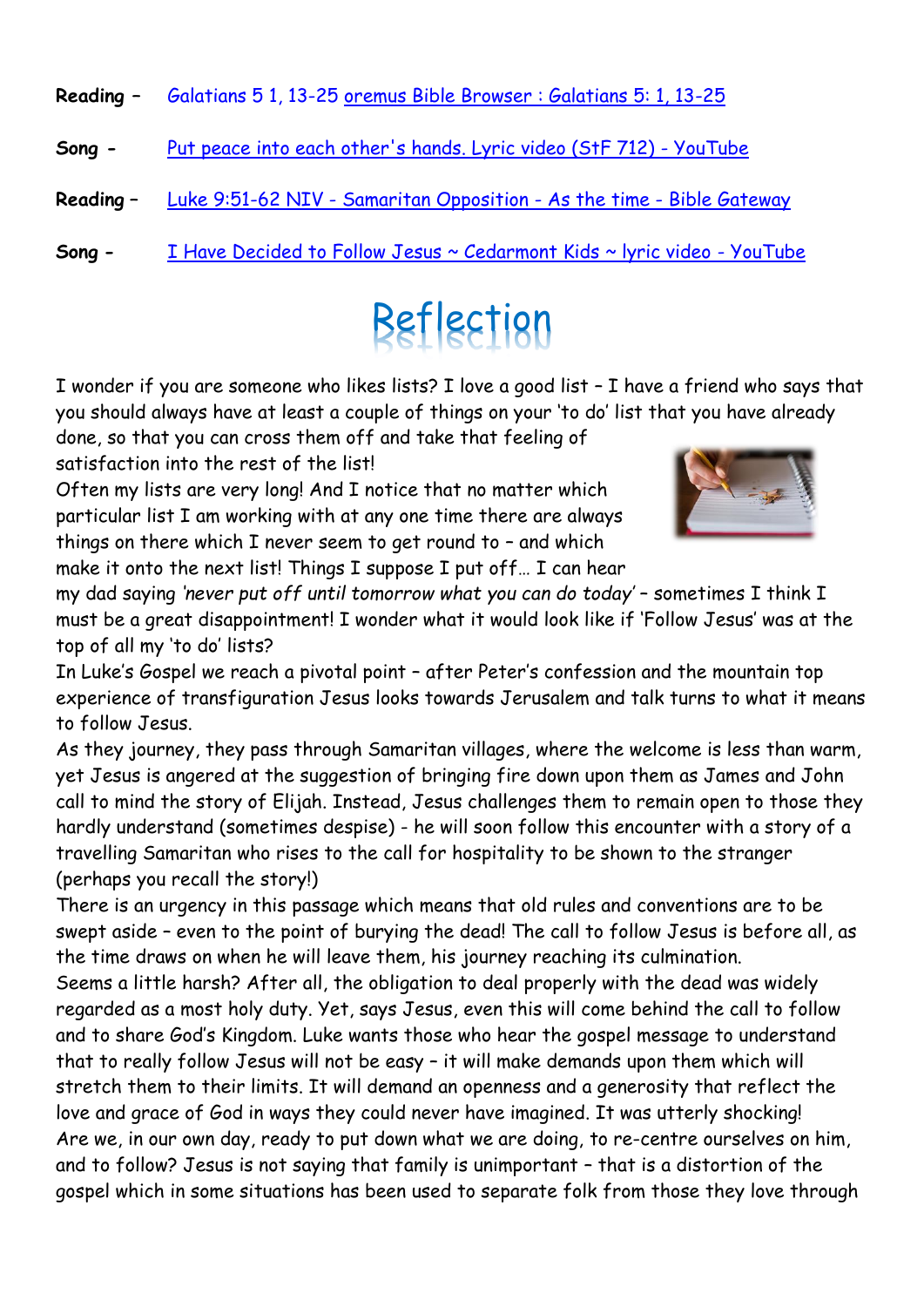the overbearing and unreasonable demands of the church on people's time…that is most definitely not what this passage is about. But it does remind us of the urgent need in our own day to look at our 'to do' lists and to ask ourselves the question *'Where is following Jesus on this list?'*  One of our modern hymns uses these words; 'Have you heard God's voice; has your heart been stirred? Are you still prepared to follow? Have you made a choice to remain and serve, Though the way be rough and narrow? *Will you walk the path that will cost you much And embrace the pain and sorrow? Will you trust in One who entrusts to you The disciples of tomorrow?* (STF 662 Jacqueline G Jones reproduced with permission under CCLI 259441) What does this passage from Luke's gospel say to you? Think back on your life;

- What have been the moments when you have felt the power and passion of God's call on your life? Have you ever shared those stories with others?
- Have there been times when following Jesus has disappeared altogether from your priorities, and if so what has drawn you back?
- Have there been moments where the call to follow Jesus has not been easy?
- Are you at a point in your life where you need urgently to re-focus on Him, and seek a new outworking of your faith?

As you look back over those times, remember this morning that the fruits of following Jesus in the power of the Spirit are described in the letter to the Galatians…

To live with the commitment to follow at the top of our list is challenging – for Jesus will urge us to speak out for others, to live gently and carefully on this earth, and to be bringers of peace to divided communities and hearts. Yet somewhere in all of that we will find fullness of life, purpose and joy – just as he promised.

We live in strange times (people have always lived in strange times actually!) - is Jesus asking us to tear up the rule books of our own day, to be breakers of convention so that we might share more freely the faith that is in us, and bring others to Him? After all, the one who looks back having sown a straight furrow will find his/her line going forward distinctly wobbly! Jesus calls them to look to the future, to hold Him at the heart of all they do, and to go out and live fully in the strength he will bestow on them.

I don't know about you – but I'm in! Amen.

# **Song –** Beneath The Cross Of Jesus - [Keith Getty / Kristyn Getty \(Lyrics\) Christian](https://www.youtube.com/watch?v=qCETRBUCEZw)  song - [YouTube](https://www.youtube.com/watch?v=qCETRBUCEZw)

# Prayers

Loving God, hear our prayers for your children, and as you hear us, empower us to be at least in part the answer to those prayers….

- Praying with those who would love to turn back time and start again, with all who feel their lives are without purpose, with those who long for restoration to community